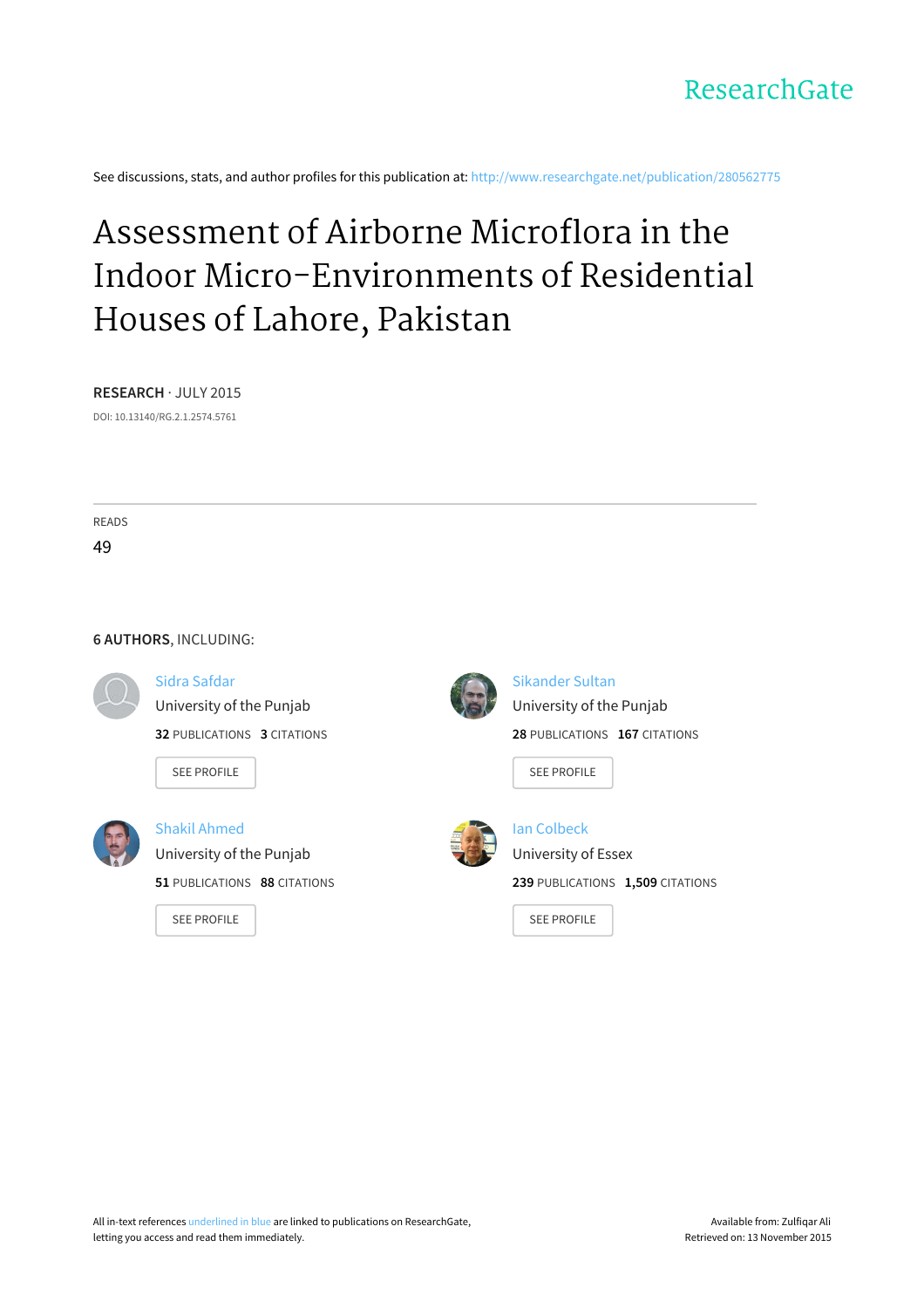*Aerosol and Air Quality Research*, x: 1–12, xxxx Copyright © Taiwan Association for Aerosol Research ISSN: 1680-8584 print / 2071-1409 online doi: 10.4209/aaqr.2014.12.0338



### **Assessment of Airborne Microflora in the Indoor Micro-Environments of Residential Houses of Lahore, Pakistan**

 $\mathbf{Safdar~Sidra}^{1,6}, \mathbf{Zulfiqar Ali}^{1*}, \mathbf{Sikander~Sultan}^{2}, \mathbf{Shakil~Ahmed}^{3}, \mathbf{Ian~Colbeck}^{4},$ **Zaheer Ahmad Nasir4,5** 

*1 Environmental Health and Wildlife, Department of Zoology, University of the Punjab, 54590, Lahore, Pakistan 2 Department of Microbiology and Molecular Genetics, University of the Punjab, 54590, Lahore, Pakistan* 

*3 Department of Botany, University of the Punjab, 54590, Lahore, Pakistan*

 $5$  School of Energy, Environment and Agrifood, Cranfield University, Cranfield, Bedfordshire MK43 0AL, United Kingdom

*6 Department of Wildlife and Ecology, University of Veterinary and Animal Sciences, Lahore, Pakistan* 

### **ABSTRACT**

The presence of micro-organisms in air is taken for granted, but understanding the identities, distribution and abundance of airborne micro-organisms remains in its infancy. Indoor exposure to micro-organisms has been related to range of adverse health outcomes. The indoor levels of particulate matter and bioaerosols were monitored in thirty houses across Lahore, Pakistan. Two DustTrak aerosol monitors (model 8520, TSI Inc.) were run simultaneously in the kitchens and living rooms of the selected sites to measure fine particulate matter. At the same time, agar coated petri plates were exposed face upwards for twenty minutes to sample the micro-organisms present in surrounding air of both micro-environments. A total of 7 bacterial species and 11 fungal species were identified including *Staphylococcus spp., Bacillus spp., Micrococcus spp.* and *Serratia spp.* while the predominant fungal species were *Alternaria alternata* and *Aspergillus spp.* The concentrations (cfu m–3) for bacteria ranged from 472 to 9829 in the kitchens and from 275 to 14469 in the living rooms. Likewise, the fungal cfu  $m<sup>-3</sup>$ ranged between 236 and 1887 in the kitchen and from 315 to 1887 in the living room. A seasonal variation in bioaerosols was evident in the kitchens while being not so pronounced in the living rooms. A linear regression model showed a direct association of temperature with bacteria and fine particulate matter but not with fungi. Ventilation was also observed to have a significant impact upon PM levels. Out of 30 households sixteen had the presence of at least one individual with allergenic reactions. These findings highlight the enhanced risk of exposure to fine particulate matter as well as bioaerosols in the urban residential built environment in Pakistan.

*Keywords:* Bioaerosols; Fine particulate matter; Residential area; Indoor air quality.

#### **INTRODUCTION**

Air is an important route of disease transmission as it is laden with a variety of pollutants which can enter the human body simply through breathing. Many studies have shown that concentrations of pollutants in the indoor environment are often higher than those typically encountered outdoors, while the estimated risk to human health from indoor sources is about 1000 times higher than the one resulting from exposure to outdoor pollutants [\(Colbeck](https://www.researchgate.net/publication/41454168_The_state_of_indoor_air_quality_in_Pakistana_review?el=1_x_8&enrichId=rgreq-20cee180-01a7-4ed8-b8d8-1c99520412c9&enrichSource=Y292ZXJQYWdlOzI4MDU2Mjc3NTtBUzoyNTY4MzIwODYyMTI2MDhAMTQzODI0NDk0OTYzNg==) *et al.*, 2010a).

Particulate matter is known to bind with compounds of biological origin to create bioaerosols (Cox and Wathes,

Tel.: +92 300 4401535

1995). It acts as a carrier matrix for bacteria, fungi, pollens and/or their derivatives/parts affecting their shapes, sizes, chemical and biological composition and resultant aerodynamic behavior, dispersion and deposition (Behrendt *et al.*, 1992; Glikson *et al.*, 1995; Knox *et al.*, 1997; Ormstad *et al.*, 1998; Risse *et al.*, 2000; Monn, 2001). As evident from previous studies (e.g., Lierl and Hornung, 2003), although each pollutant has its own adverse effect, the synergistic effects of particulate matter and bioaerosols can increase the chances of allergies and pulmonary problems [\(Adhikari](https://www.researchgate.net/publication/7581389_Correlation_of_ambient_inhalable_bioaerosols_with_particulate_matter_and_ozone_A_two-year_study?el=1_x_8&enrichId=rgreq-20cee180-01a7-4ed8-b8d8-1c99520412c9&enrichSource=Y292ZXJQYWdlOzI4MDU2Mjc3NTtBUzoyNTY4MzIwODYyMTI2MDhAMTQzODI0NDk0OTYzNg==) *et al.*, 2006).

Being ubiquitous in the indoor environment, bioaerosols are an important component accounting for up to 50% of all aerosol particles [\(Mandal and Brandl, 2011\).](https://www.researchgate.net/publication/215792301_Bioaerosols_in_Indoor_Environment_-_A_Review_with_Special_Reference_to_Residential_and_Occupational_Locations?el=1_x_8&enrichId=rgreq-20cee180-01a7-4ed8-b8d8-1c99520412c9&enrichSource=Y292ZXJQYWdlOzI4MDU2Mjc3NTtBUzoyNTY4MzIwODYyMTI2MDhAMTQzODI0NDk0OTYzNg==) An average person spends around 80% of their time indoors so exposure to these pollutants is inevitable. This can result in adverse health effects particularly respiratory problems (Hsu *et al.*, 2012). Airborne micro-organisms and/or their components

Corresponding author.

*E-mail address:* zali.zool@pu.edu.pk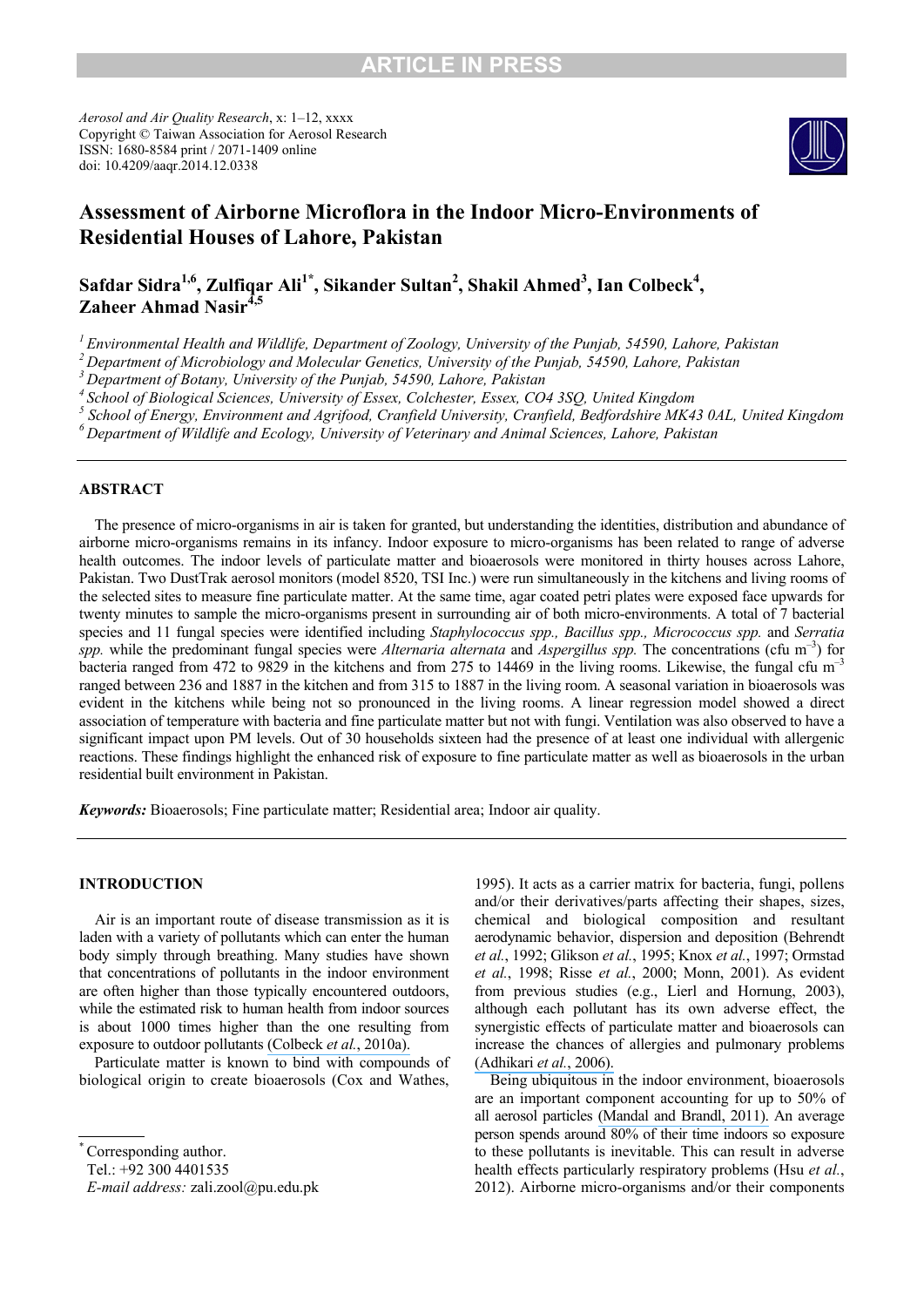have been documented to be responsible for a variety of health problems such as asthma, rhinitis, sick-building syndrome, infections and many more (Fabian *et al.*, 2005; Roy and Reed, 2012). Horner *et al.* (1995) reported more than 80 genera of fungi to be responsible for respiratory problems. Around 10% people around the world are affected by fungal allergy (Burge, 2001). However it is also important to note that not all the bioaerosols we inhale are harmful. In fact most of them are harmless with only a small proportion being unhealthy (Heikkinen *et al.*, 2005).

Air is a dynamic system with various sources of particulate matter and bioaerosols. The levels of particulate matter, including bioaerosols, in the indoor environment depends on the number of the occupants, their activities, building structure, material, furnishings, and the outside air entering the building (Jaakkola and Miettinen, 1995; Douwes *et al.*, 2003; Gioulekas *et al.*, 2004; Bowers *et al.*, 2011, 2012). In fact microbial loads are significantly affected by the presence of human beings in the built environment (Loftness *et al.*, 2007; Hospodsky *et al.*, 2012).

Humidity, temperature and wind velocity are some of the many atmospheric factors that influence the concentration and spread of particulate matter and bioaerosols. Temperature has been known to affect the concentrations of air-borne pollen and particulate matter while relative humidity can decrease the particulate levels in the ambient air (Mirme and Ruuskanen, 1996; Bauer *et al.*, 2002; Beggs, 2004; Martuzevicius *et al.*, 2004). It is also noteworthy that since modern buildings tend to be more air tight, resulting in reduced ventilation, the risk of exposure to bioaerosols increases (Walinder *et al.*, 2001; Kembel *et al.*, 2012). It is therefore necessary to maintain an adequate ventilation rate so as to continuously circulate and replace the indoor air with outdoor air and thus resulting in diluting the indoor concentrations of the airborne microbes and particulate matter.

As a developing country, the environmental health status of Pakistan is poorly defined. There is very limited data about the state of indoor air quality. The Government has not yet considered the risks posed by exposure to pollutants and there are no guidelines available for assessing indoor air quality. While there are some studies on particulate matter indoors in Pakistan, bioaerosols have not been extensively investigated. Colbeck *et al.* (2008) and Nasir *et al.* (2012) have documented bioaerosol levels in rural and urban residential settings but apart from these, no other study was found. The current paper is an attempt to provide an insight into the various levels of bioaerosols and  $PM_{2.5}$ , in the indoor micro-environments in urban residential settings. Despite some limitations such as use of passive sampling for bioaerosols in contrast to the real time monitoring for  $PM<sub>2.5</sub>$ , the study holds its significance as it provides preliminary knowledge about the levels of airborne bacteria and fungi and the common species present in the indoor environment in urban residential built environments in Pakistan.

Keeping these facts in view, the following study aims to investigate the concentrations and types of bioaerosols found in the air of various households of Lahore, Pakistan along with the fine particulate matter.

#### **METHODS**

Lahore (31.55°N and 74.34°E) is the second largest of Pakistan with a population of over 9,086,000. It is the provincial capital of Punjab. The city is situated along the bank of the River Ravi and covers an area of over  $1772 \text{ km}^2$ (BOS, 2013). It is divided into nine administrative zones and a cantonment area. In order to select the sampling sites, three housing categories were defined on the basis of floor area as follows:

Category A: Small:  $\leq 126.5$  m<sup>2</sup> Category B: Medium:  $> 126.5$  m<sup>2</sup> to 253 m<sup>2</sup> Category C: Large:  $> 253$  m<sup>2</sup>

Based on this categorization, three houses were selected from each administrative town i.e. one from each category making a total sample size of thirty houses (Fig. 1).

The sampling was carried out from January 2012 to March, 2013. Passive monitoring of airborne microbes was conducted for twenty minutes each at each site. The Koch sedimentation method was applied to collect bioaerosol samples from the two micro-environments. Agar coated petri plates were exposed face upwards at a height of 1 meter from the ground. There are relatively few studies which have employed passive sampling for bioaerosol sampling and the exposure time varies from 15 minutes (Stryjakowska-Sekulska *et al.*, 2007) to 30 minutes (Bogomolova and Kirtsideli, 2009). The exposure time in this study was set to be twenty minutes during which the petri plates were kept open to allow settling of airborne bioaerosols present in the surrounding air. In order to minimize the impact of household activities upon the bioaerosol levels, petri plates were exposed one hour after the last activity was performed in the room.

Two real time aerosol monitors (DustTrak model 8520, TSI Inc.) were run simultaneously for 72 hours in the kitchens and living rooms of the sampling sites to record the mass concentration levels of  $PM_{2.5}$ . The  $PM_{2.5}$  levels during twenty minutes of bio-aerosol monitoring were also separated from the data for correlation with microbial levels observed at that time.

Temperature, relative humidity and  $CO<sub>2</sub>$  were recorded using a Gas probe IAQ (BW technologies). Other relevant information regarding the number of occupants, their activities, and surroundings of the house, type of fuel and their health condition was obtained through direct questioning.

The medium used for bacterial sampling was Tryptic Soy Agar (TSA) while Malt Extrose Agar (MEA) was used for fungal sampling. The petri plates were incubated at 27°C for 24 to 48 hours. The number of colonies was then counted by direct count and the species were identified using light microscopy by studying the morphological features of the colonies. The number of colony forming units per cubic meter (cfu  $m^{-3}$ ) was determined using the Omelyansky formula (1940) as followed by Bogomolova and Kirtsideli (2009).

$$
N = 5a \times 10^4 (b.t)^{-1}
$$
 (1)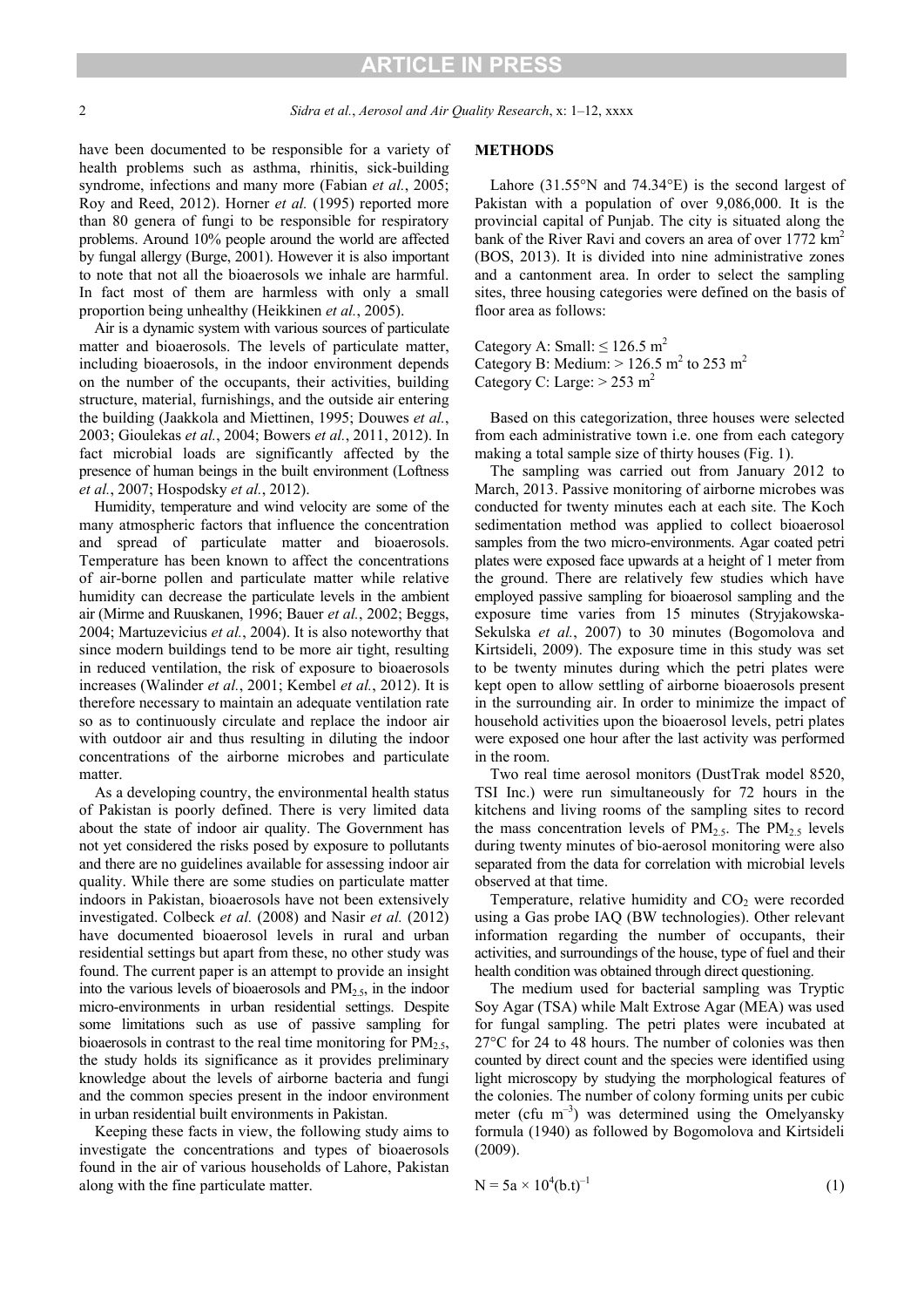

*Sidra et al., Aerosol and Air Quality Research, x:* 1–12, xxxx 3

**Fig. 1.** Location of study sites within Lahore city marked according to size ( $\blacklozenge$  = Category 1;  $\blacklozenge$  = Category 2;  $\blacktriangleright$  = Category 3).

where  $N =$  microbial cfu m<sup>-3</sup> of indoor air; a = number of colonies per Petri dish;  $b =$  dish surface (cm<sup>2</sup>); and  $t =$ exposure time (minutes).

Ventilation rates were measured using a concentration decay method (Fischer-Mackey, 2010).  $CO<sub>2</sub>$  was used as the tracer gas and air exchange rate per hour was determined. Statistical analysis of the results was carried out using Microsoft Excel and SPSS (v. 16.0.0).

#### **RESULTS AND DISCUSSION**

The levels of pollutants in the indoor environment depend upon not only the sources but also other factors as well such as mode of ventilation or occupant's activities. However, since the sampling was conducted one hour after the performance of any last activity in the room, the levels of bioaerosols and particulate matter should not have any strong association with the activities of the surrounding environment at the time of sampling. The sampling was done during different times of the year so there was a considerable fluctuation of temperature and humidity levels in the selected sites.

#### *Levels and Composition of Airborne Microflora*

A total of 7 bacterial species and 11 fungal species were identified that dominated the indoor air of kitchens and living rooms. The bacterial concentrations (cfu  $m^{-3}$ ) ranged from 472 to 9829 in the kitchens and from 275 to 14469 in the living rooms. Similarly, the fungal cfu  $m^{-3}$  ranged between 236 and 1887 in the kitchen and from 315 to 1887 in the living room (Tables  $1(a)$  and  $1(b)$ ).

The predominant bacterial species from all thirty sampling sites were found to be *Staphylococcus spp*. (37% in kitchens and 35.4% in living rooms), *Micrococcus spp*. (28.3% in kitchens and 29.8% in living rooms), and *Bacillus spp*. (11.8% in kitchens and 14.2% in living rooms) along with *Serratia spp.* and some unidentified Gram negative and positive rods and Cocci in a few sites (Fig. 2). *Aspergillus fumigatus* (25.3% in kitchens and 22.9% in living rooms) and *Alternaria alternata* (18.9% in kitchens and 30.0% in living rooms) were the most abundant fungal species found at all sites along with other *Aspergillus* species, *Rhizopus*, *Fusarium spp. Trichoderma* and *Mucor* (Fig. 3).

Different studies have similarly reported a wide assortment of species of bacteria and fungi in indoor environments. [Pastuszka](https://www.researchgate.net/publication/222656539_Bacteria_and_fungal_aerosol_in_indoor_environment_in_Upper_Silesia_Poland._Atmos_Environ_34_3833-3842?el=1_x_8&enrichId=rgreq-20cee180-01a7-4ed8-b8d8-1c99520412c9&enrichSource=Y292ZXJQYWdlOzI4MDU2Mjc3NTtBUzoyNTY4MzIwODYyMTI2MDhAMTQzODI0NDk0OTYzNg==) *et al.* (2000) monitored air quality of various houses in Poland and observed *Micrococcus spp.* to be present in all houses with *Staphylococcus epidermidis* to be present in 76% of houses. The major fungal species were identified to be *Absidia glauca*, *Alternaria alternata*, *Cladosporium cladosporioides* and *Penicillium aurantiogriseum* in the majority of homes. In another study, Gorny and Dutkiewicz (2002) recorded the presence of numerous bacterial species including *Aeromonas*, *Bacillus*, *Kocuria*, *Micrococcus*,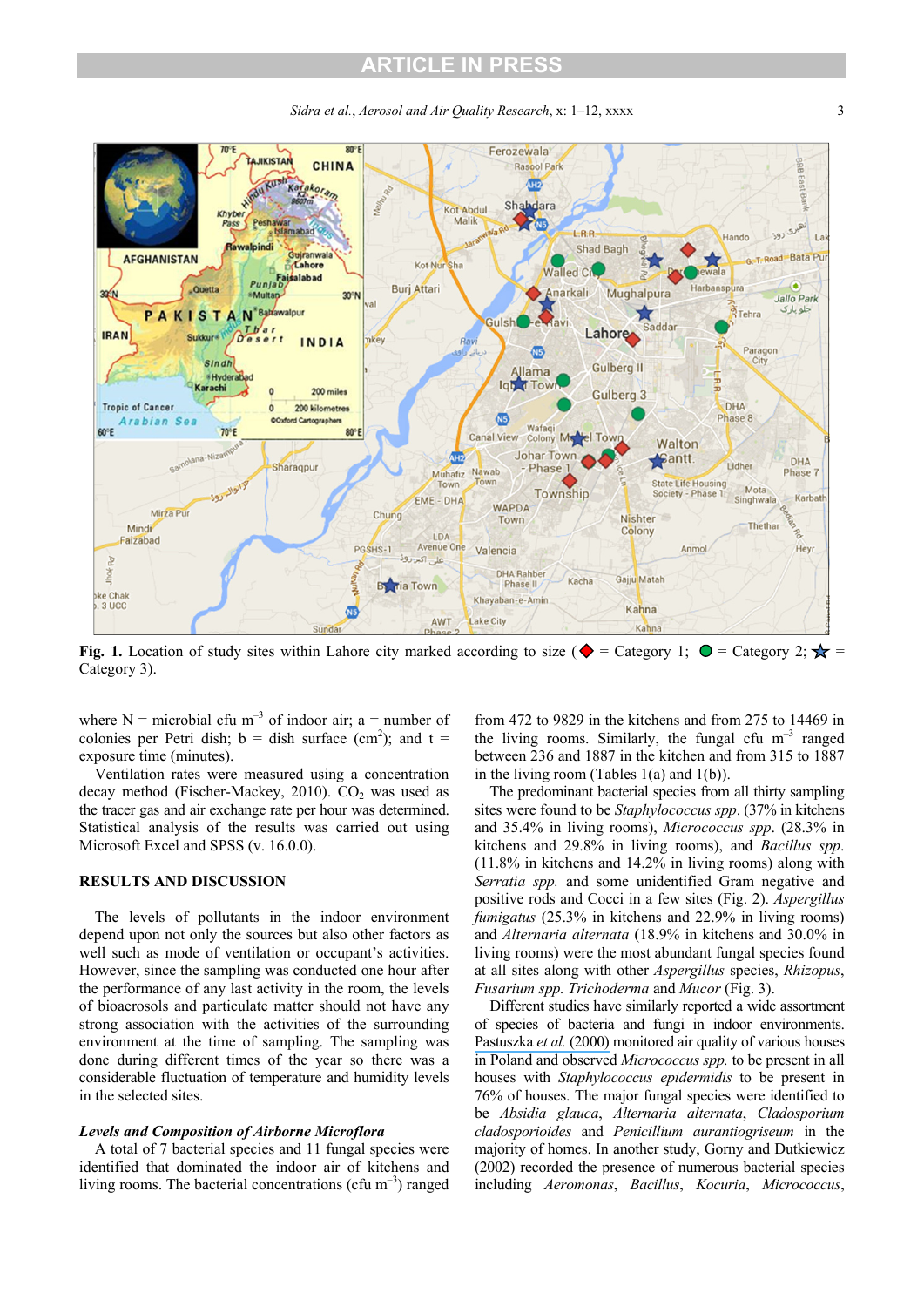|                                                                           |                                                               | Table 1(a). Summary of the p |                                       |                    |                                                   | arameters monitored in the kitchens of the sampling sites (PM <sub>2.5</sub> quoted in $\mu$ g m <sup>-3</sup> )                                                                                                                                                                                    |                            |
|---------------------------------------------------------------------------|---------------------------------------------------------------|------------------------------|---------------------------------------|--------------------|---------------------------------------------------|-----------------------------------------------------------------------------------------------------------------------------------------------------------------------------------------------------------------------------------------------------------------------------------------------------|----------------------------|
|                                                                           |                                                               |                              |                                       |                    | KITCHEN                                           |                                                                                                                                                                                                                                                                                                     |                            |
| Sampling site                                                             | ACH                                                           | Temperature (°C)             | $\text{lity}$ (%)<br>Humid            | Έ<br>Bacteria (cfu | $\mathbf{\hat{n}}^{-2}$<br>$\epsilon$ fu<br>Fungi | $PM_{2.5}$ (20 min mean value)                                                                                                                                                                                                                                                                      | $PM_2$ , (24-h mean value) |
|                                                                           |                                                               |                              |                                       |                    |                                                   |                                                                                                                                                                                                                                                                                                     | 224.5                      |
|                                                                           |                                                               |                              |                                       |                    |                                                   |                                                                                                                                                                                                                                                                                                     |                            |
|                                                                           |                                                               |                              |                                       |                    |                                                   |                                                                                                                                                                                                                                                                                                     |                            |
|                                                                           |                                                               |                              |                                       |                    |                                                   |                                                                                                                                                                                                                                                                                                     |                            |
|                                                                           |                                                               |                              |                                       |                    |                                                   |                                                                                                                                                                                                                                                                                                     |                            |
| 123456789 21 123456789 2 123456789 21 23456789 2 123456789 2 123456789 21 | 43日548673つの7926750976922208087121048073つの79210015001692200103 |                              | こうこうこう                                |                    |                                                   | $\begin{array}{l} 19.593 \\ 19.71 \\ 20.83 \\ 30.75 \\ 40.87 \\ 50.87 \\ 50.98 \\ 50.99 \\ 50.99 \\ 50.99 \\ 50.99 \\ 50.99 \\ 50.99 \\ 50.99 \\ 50.99 \\ 50.99 \\ 50.99 \\ 50.99 \\ 50.99 \\ 50.99 \\ 50.99 \\ 50.99 \\ 50.99 \\ 50.99 \\ 50.99 \\ 50.99 \\ 50.99 \\ 50.99 \\ 50.99 \\ 50.99 \\ 5$ |                            |
|                                                                           |                                                               |                              |                                       |                    |                                                   |                                                                                                                                                                                                                                                                                                     |                            |
|                                                                           |                                                               |                              | 4                                     |                    |                                                   |                                                                                                                                                                                                                                                                                                     |                            |
|                                                                           |                                                               |                              |                                       |                    |                                                   |                                                                                                                                                                                                                                                                                                     |                            |
|                                                                           |                                                               |                              | 4 w                                   |                    |                                                   |                                                                                                                                                                                                                                                                                                     |                            |
|                                                                           |                                                               |                              | 4                                     |                    |                                                   |                                                                                                                                                                                                                                                                                                     |                            |
|                                                                           |                                                               |                              |                                       |                    |                                                   |                                                                                                                                                                                                                                                                                                     |                            |
|                                                                           |                                                               |                              |                                       |                    |                                                   |                                                                                                                                                                                                                                                                                                     |                            |
|                                                                           |                                                               |                              |                                       |                    |                                                   |                                                                                                                                                                                                                                                                                                     |                            |
|                                                                           |                                                               |                              |                                       |                    |                                                   |                                                                                                                                                                                                                                                                                                     |                            |
|                                                                           |                                                               |                              |                                       |                    |                                                   |                                                                                                                                                                                                                                                                                                     |                            |
|                                                                           |                                                               |                              |                                       |                    |                                                   |                                                                                                                                                                                                                                                                                                     |                            |
|                                                                           |                                                               |                              |                                       |                    |                                                   |                                                                                                                                                                                                                                                                                                     |                            |
|                                                                           |                                                               |                              |                                       |                    |                                                   |                                                                                                                                                                                                                                                                                                     |                            |
|                                                                           |                                                               |                              |                                       |                    |                                                   |                                                                                                                                                                                                                                                                                                     |                            |
|                                                                           |                                                               |                              |                                       |                    |                                                   |                                                                                                                                                                                                                                                                                                     |                            |
|                                                                           |                                                               |                              |                                       |                    |                                                   |                                                                                                                                                                                                                                                                                                     |                            |
|                                                                           |                                                               |                              |                                       |                    |                                                   |                                                                                                                                                                                                                                                                                                     |                            |
|                                                                           |                                                               |                              |                                       |                    |                                                   |                                                                                                                                                                                                                                                                                                     |                            |
|                                                                           |                                                               |                              |                                       |                    |                                                   |                                                                                                                                                                                                                                                                                                     |                            |
|                                                                           |                                                               |                              |                                       |                    |                                                   |                                                                                                                                                                                                                                                                                                     |                            |
|                                                                           |                                                               |                              |                                       |                    |                                                   |                                                                                                                                                                                                                                                                                                     |                            |
|                                                                           |                                                               |                              | n m m m r n d d w d m r d n n m m n m |                    |                                                   |                                                                                                                                                                                                                                                                                                     |                            |
|                                                                           |                                                               |                              |                                       |                    |                                                   |                                                                                                                                                                                                                                                                                                     |                            |
|                                                                           |                                                               |                              |                                       |                    |                                                   |                                                                                                                                                                                                                                                                                                     |                            |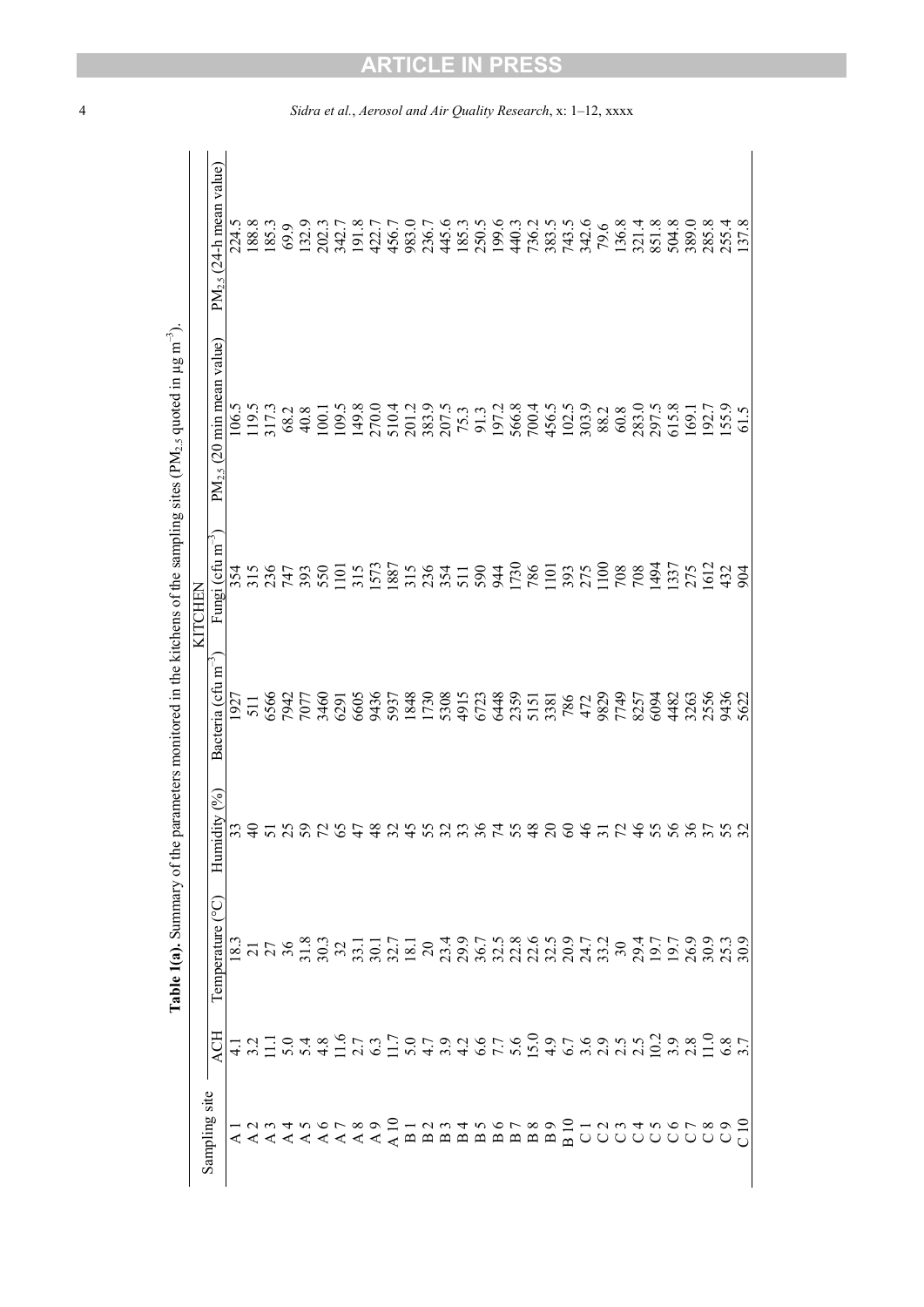|                                              | arameters monitored in the living rooms of the sampling sites (PM <sub>2.5</sub> quoted in $\mu$ g m <sup>-3</sup> )<br><b>LIVING ROOM</b>                                                                                                                                                                          |
|----------------------------------------------|---------------------------------------------------------------------------------------------------------------------------------------------------------------------------------------------------------------------------------------------------------------------------------------------------------------------|
| Hum<br>ି<br>emperature<br>⊢                  | (20 min mean value)<br>$PM_{25}$<br>าว์<br>El<br>(cfu<br>Fungi<br>Έ<br>Bacteria (cfu                                                                                                                                                                                                                                |
| <u>្ត្រី)</u><br>រដ្ឋា<br>រដ្ឋាន និង ២ ១ ៥ ៥ |                                                                                                                                                                                                                                                                                                                     |
|                                              |                                                                                                                                                                                                                                                                                                                     |
|                                              |                                                                                                                                                                                                                                                                                                                     |
|                                              |                                                                                                                                                                                                                                                                                                                     |
|                                              |                                                                                                                                                                                                                                                                                                                     |
|                                              |                                                                                                                                                                                                                                                                                                                     |
|                                              |                                                                                                                                                                                                                                                                                                                     |
|                                              |                                                                                                                                                                                                                                                                                                                     |
|                                              |                                                                                                                                                                                                                                                                                                                     |
|                                              |                                                                                                                                                                                                                                                                                                                     |
|                                              |                                                                                                                                                                                                                                                                                                                     |
|                                              |                                                                                                                                                                                                                                                                                                                     |
|                                              |                                                                                                                                                                                                                                                                                                                     |
|                                              |                                                                                                                                                                                                                                                                                                                     |
| $337788899404949494848484$                   |                                                                                                                                                                                                                                                                                                                     |
| 32.8                                         |                                                                                                                                                                                                                                                                                                                     |
|                                              |                                                                                                                                                                                                                                                                                                                     |
|                                              |                                                                                                                                                                                                                                                                                                                     |
|                                              |                                                                                                                                                                                                                                                                                                                     |
|                                              |                                                                                                                                                                                                                                                                                                                     |
|                                              |                                                                                                                                                                                                                                                                                                                     |
|                                              |                                                                                                                                                                                                                                                                                                                     |
|                                              |                                                                                                                                                                                                                                                                                                                     |
|                                              |                                                                                                                                                                                                                                                                                                                     |
|                                              |                                                                                                                                                                                                                                                                                                                     |
|                                              |                                                                                                                                                                                                                                                                                                                     |
|                                              |                                                                                                                                                                                                                                                                                                                     |
| 58388<br>778999999799999<br>2289889991881    |                                                                                                                                                                                                                                                                                                                     |
|                                              |                                                                                                                                                                                                                                                                                                                     |
| 32                                           | $\frac{1}{4}$ $\frac{1}{2}$ $\frac{1}{2}$ $\frac{1}{2}$ $\frac{1}{2}$ $\frac{1}{2}$ $\frac{1}{2}$ $\frac{1}{2}$ $\frac{1}{2}$ $\frac{1}{2}$ $\frac{1}{2}$ $\frac{1}{4}$ $\frac{1}{2}$ $\frac{1}{2}$ $\frac{1}{2}$ $\frac{1}{2}$ $\frac{1}{2}$ $\frac{1}{2}$ $\frac{1}{2}$ $\frac{1}{2}$ $\frac{1}{2}$ $\frac{1}{2}$ |

5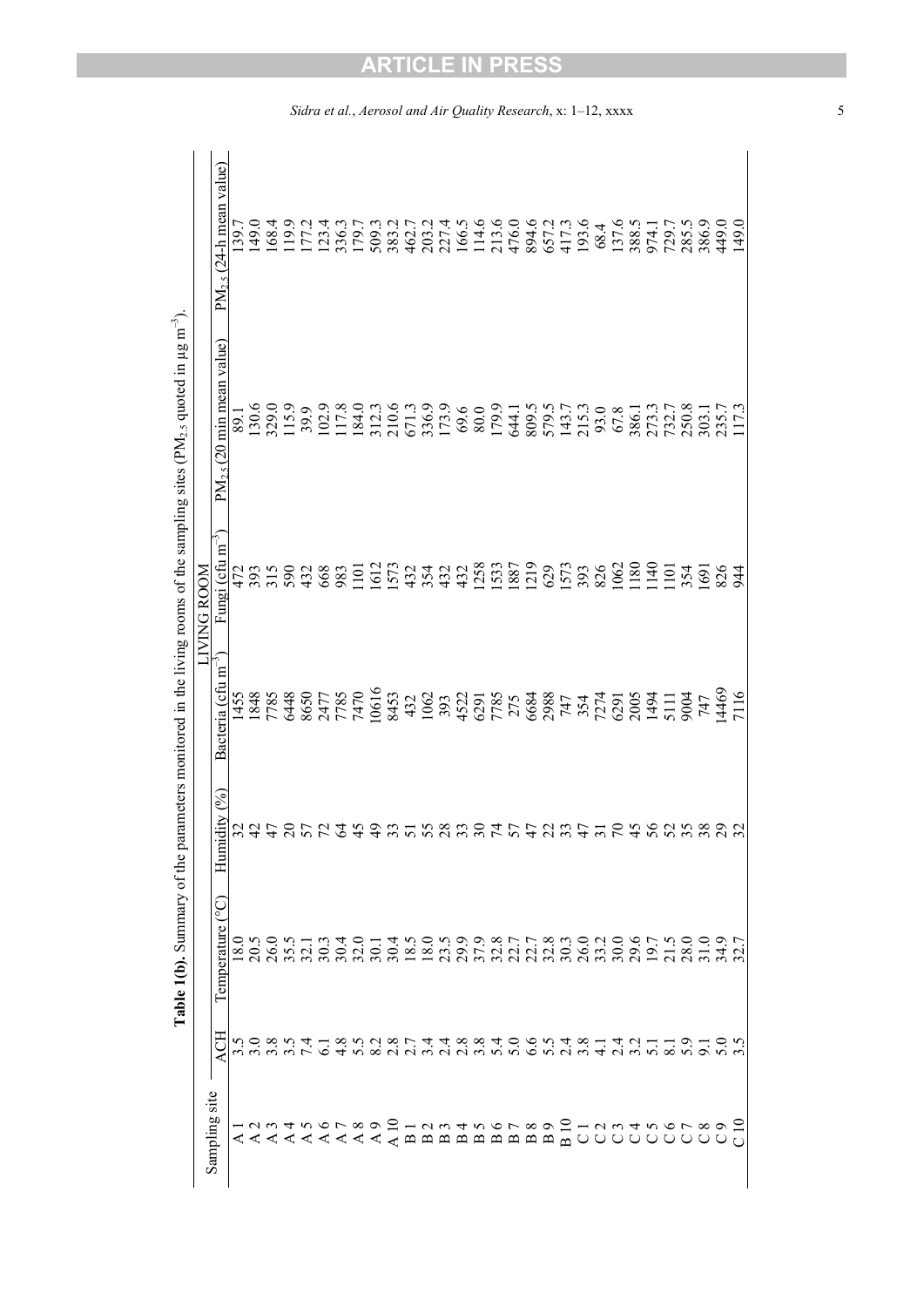6 *Sidra et al.*, *Aerosol and Air Quality Research*, x: 1–12, xxxx



**Fig. 2.** Percentage of bacterial species observed in the kitchens and living rooms of different categories.



**Fig. 3.** Percentage of fungal species observed in the kitchens and living rooms of different categories.

*Nocardia*, *Pseudomonas*, and *Staphylococcus* in residential indoor environment while fungal species included *Aspergillus*, *Penicillium,* and yeasts. Karwowska (2003), Gorny (2004) and Hass *et al.* (2007) observed *Aspergillus* and *Penicillium* to be the most dominant genera in the indoor environment. Similarly [Lee and Jo \(2006\)](https://www.researchgate.net/publication/7566183_Characteristics_of_indoor_and_outdoor_bioaerosols_at_Korean_high-rise_apartment_buildings?el=1_x_8&enrichId=rgreq-20cee180-01a7-4ed8-b8d8-1c99520412c9&enrichSource=Y292ZXJQYWdlOzI4MDU2Mjc3NTtBUzoyNTY4MzIwODYyMTI2MDhAMTQzODI0NDk0OTYzNg==) documented the presence of *Alternaria* and *Cladosporium* in addition to these genera while Reboux *et al.* (2009) also reported higher levels of *Aspergillus*, *Penicillium* and *Cladosporium* in unhealthy houses with visible mold. Recently Joshi and Srivastava

(2013) reported the presence of bacterial species *Brevibacillus brevis*, *Arthrobacter* and *Bacillus cereus* and fungal species of *Neosartorya fischeri*, *Aspergillus clavatus* and *Trichoderma*  in indoor air.

In order to assess the possible health outcomes of exposure to bioaerosols in the studied sites, the respiratory health of the occupants of the households under observation was also documented. Out of 30 households sixteen had one to two members who had reported allergenic reactions from dust or during the wheat harvesting season. One out of total 19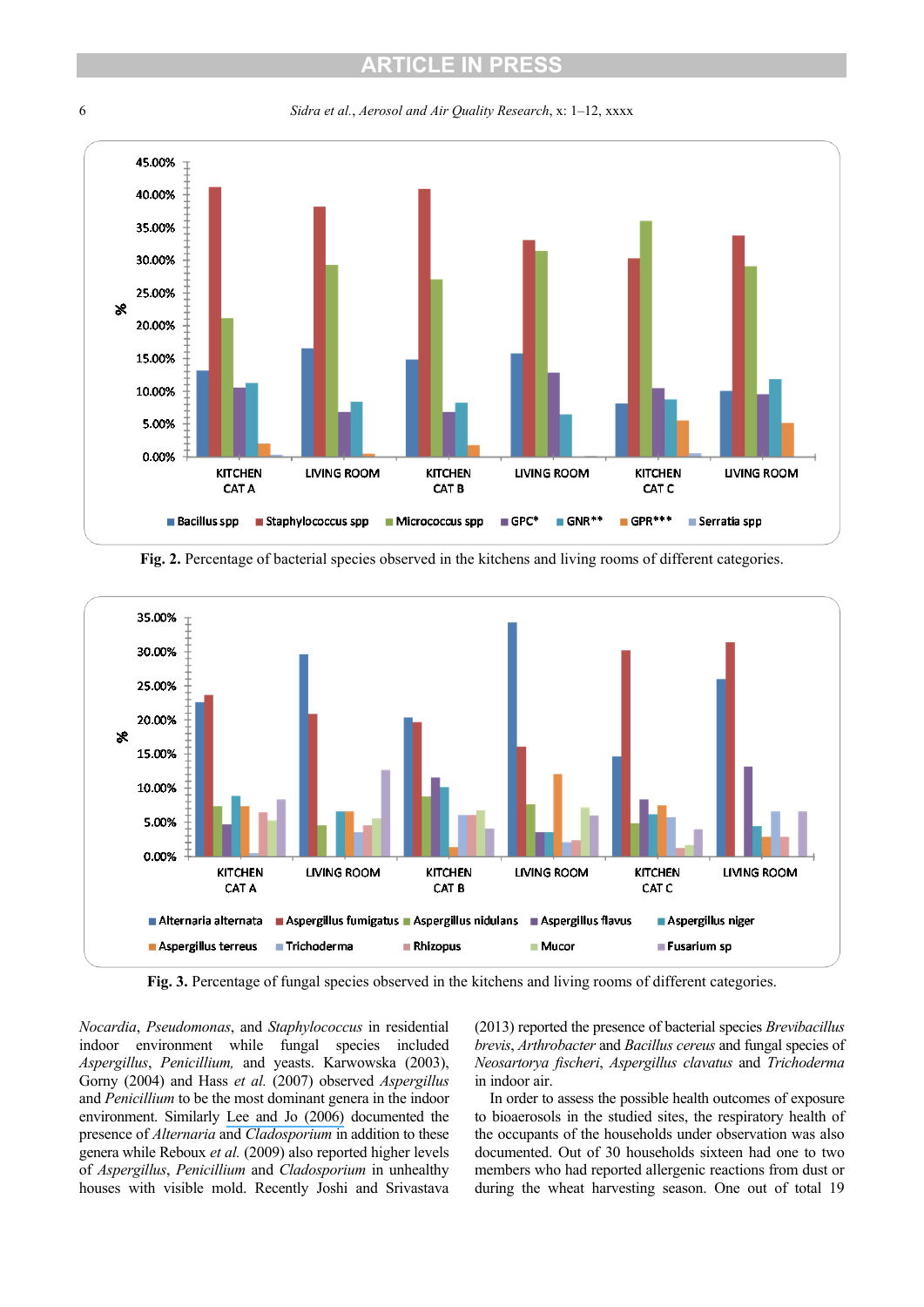affected individuals was identified to be an asthma patient while the rest of them reported to be allergic to dust.

It should be noted that the airborne micro-flora of the sampling sites was composed of species generally present in the indoor air. These species are known to be opportunistic pathogens and/or allergenic. Among the fungal species, *Aspergillus*, *Alternaria*, *Cladosporium* and *Fusarium* are held to be responsible for hypersensitivity reactions including asthma, sinusitis and rhinitis (Hardin *et al.*, 2003; Kalogerakis *et al.*, 2005). *Aspergillus* species along with *Penicillium* has been reported as pathogenic and can prove to be lifethreatening, in particular, to immune-compromised individuals (Vonberg and Gastmeier, 2006; Basilico *et al.*, 2007). A description of the observed microbial species as well as their potential sources and susceptible sites of entry have been summarized in Table 2. Although species of *Cladosporium* and *Penicillium* were not observed in our sampling sites, other species were present in variable numbers and could be a possible cause for the allergic reactions reported from 16 out of 30 sampling sites.

#### *Levels of Fine Particulate Matter*

The respective highest and lowest mean levels of  $PM_{2.5}$ observed during twenty minutes of bioaerosol sampling were noted to be 700.4  $\pm$  71.8 µg m<sup>-3</sup> and 40.8  $\pm$  15.3 µg  $m^{-3}$  in the kitchen and 809.5  $\pm$  54.5 µg m<sup>-3</sup> and 39.6  $\pm$  5.6  $\mu$ g m<sup>-3</sup> in the living room. The average mass concentration levels of  $PM_{2.5}$  were observed to be elevated although there was no significant activity being carried out at the time of sampling. It is possible that these levels were a result of some previous activities that caused the generation and/or re-suspension of particulate matter to a large degree taking time to settle or some outside unidentified source which contributed towards PM levels indoors.

In addition to the elevated 20-min averages of particulate matter, the 24-h means were also high (Tables 1(a) and 1(b)). These values resulted from a variety of household activities being carried out throughout the day. The average  $PM<sub>2.5</sub>$ values were significantly higher in both micro-environments than the WHO limit of  $25 \mu g$  m<sup>-3</sup>. Other studies conducted in indoor environments in Pakistan have also reported concentrations to be higher than the prescribed limits (Siddiqui *et al.*, 2005a, b; Akhtar *et al.*, 2007; Colbeck *et al.*, 2008; Siddiqui *et al.*, 2008; Siddiqui *et al.*, 2009; Colbeck *et al.*, 2010b; Janjua *et al.*, 2012; Nasir *et al.*, 2013).

The concentrations of bioaerosols and particulate matter were compared using one-way ANOVA to observe any significant association between them. The results revealed no substantial association between the sampling sites and any of the measured variables. Moreover, no significant correlation was observed to exist between PM levels and bioaerosols. Previous studies conducted by Pastuszka *et al.* (2000) and Hargreaves *et al.* (2003) have also observed lack of any significant association and concluded that bioaerosols in indoor residential settings were not dependent on nonbiological particulate matter.

#### *Air Exchange Rate*

The ventilation rate of the sampling sites varied largely.

In a few semi-open kitchens the ventilation rates ranged from 11 to 15 air changes per hour. Otherwise rates ranged between 2 ACH to 8 ACH (Tables 1(a) and 1(b)). The air change rate was observed to have a significant effect on particulate matter levels indoors. Ventilation, either natural or mechanical, plays an important role in determining the indoor air quality since infiltration of outdoor air as well as the removal rate of pollutants from the indoor air depends on it. It is possible that the reduced ventilation rates may have resulted in inefficient removal of pollutants from the indoor environment causing them to accumulate in the rooms as observed during the course of this study.

#### *Regression Analysis of Monitored Parameters*

Regression analysis was carried out to investigate the impact of air change rate (ACH), temperature and relative humidity (RH) (independent variables) on bacteria, fungi and  $PM<sub>2.5</sub>$  (dependent variables). A linear regression model was applied on single and multiple variables. It was observed that temperature had a direct relationship with bacteria and PM2.5 but not on fungi. Moreover the ventilation rate was observed to have a significant relation with particulate matter (Tables 3 and 4).

The temperature measured during monitoring ranged from 18°C to 37.8°C in the kitchens and living rooms while the average relative humidity levels ranged from 20% to 75% in both the kitchens and living rooms. According to several studies, bacterial activity is generally reduced at temperatures higher than 24°C (Tang, 2009) and bacteria also require more water activity than the fungi. On the contrary, in the case of fungi, temperature may not be a limiting factor with most fungi growing at 10–35°C but humidity is still considered a critical factor affecting fungal growth since dampness facilitates the growth of fungal spores (Douwes *et al.*, 1999; Nielsen *et al.*, 1999). Relative humidity levels above 90% were found to cause a 30% increase in fungal spore size (Reponen *et al.*, 1996). This increase in spore size was calculated to increase the risk of deposition of spores in the respiratory tract, particularly bronchi by 20%. Moreover the transport of fungal spores is known to be more under the control of meteorological factors such as temperature, relative humidity and air flow. In fact the most suitable RH levels for growth of fungi are 70% and above while the optimum temperature range is between 30 to 40°C (Deguchi and Yoshizawa, 1996). However, variation still exists as similar bacteria may behave differently at different temperatures and relative humidity levels. Our results were in contrast with the above discussion as although temperature had a direct but weak relation with bacteria, relative humidity exhibited no significant association with bacterial and fungal levels.

#### *Seasonal Variation in Bioaerosol Levels*

Seasons have previously been documented to have a marked impact upon bioaerosol levels as concluded by Ahmed (2007). Frankel *et al.* (2012) also observed a distinct seasonal variation in bioaerosol levels. In our study, since the sampling was carried out during different seasons, a one way ANOVA was applied to determine the impact of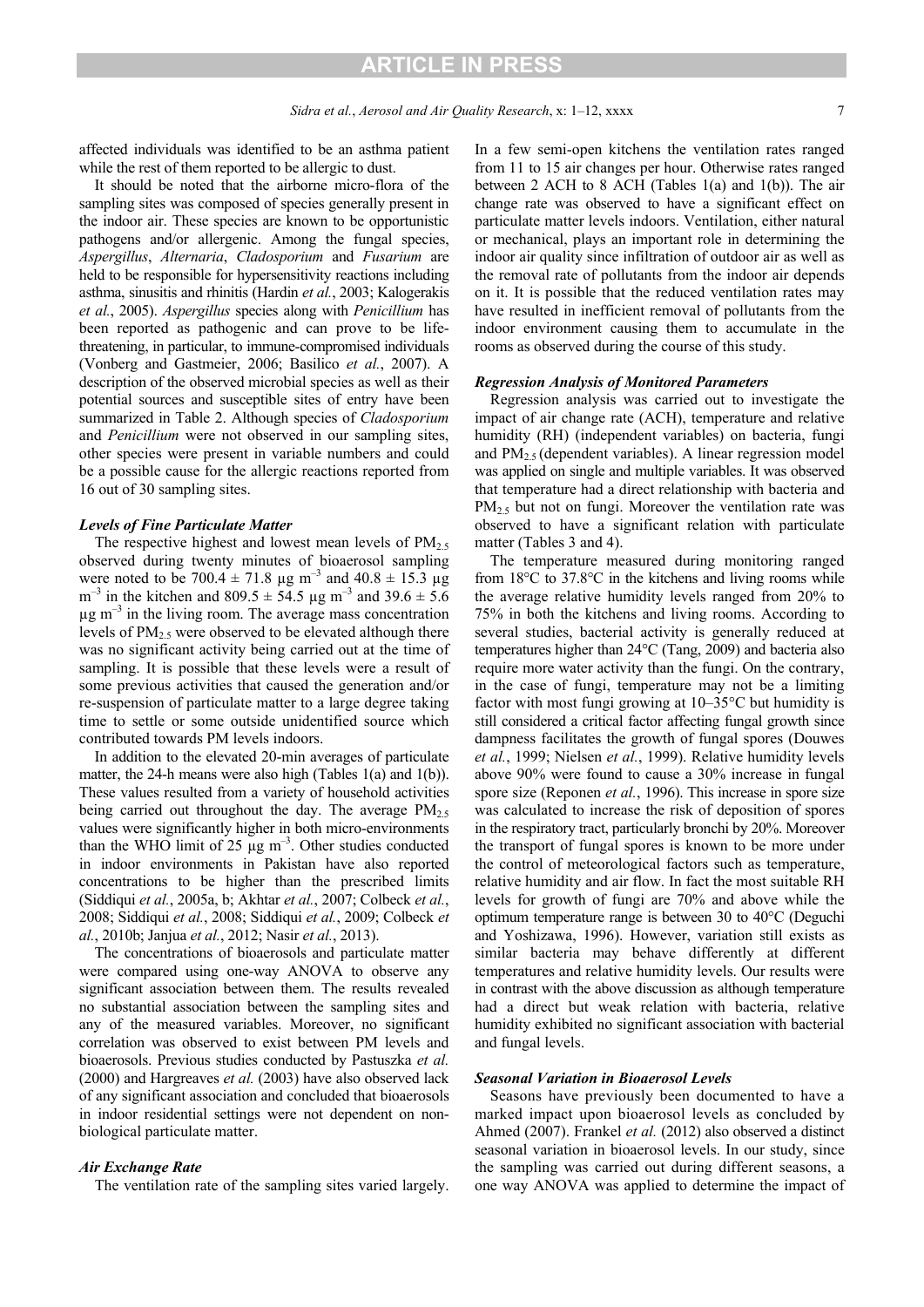|                      | T structure of the process of the process of the process of the process of the control of the process of the control in the structure of the control of the control of the control of the control of the control of the contro |                                        |                                                           |                              |
|----------------------|--------------------------------------------------------------------------------------------------------------------------------------------------------------------------------------------------------------------------------|----------------------------------------|-----------------------------------------------------------|------------------------------|
| <b>BACTERIA</b>      | Description                                                                                                                                                                                                                    | Sources                                | Diseases caused                                           | Susceptible site of<br>entrv |
| Staphylococcus spp.  | Gram positive bacteria, non-communicable,                                                                                                                                                                                      | Humans, sewage, nosocomial             | Staphylococcal pneumonia,                                 | <b>Upper Respiratory</b>     |
|                      | opportunistic pathogen                                                                                                                                                                                                         |                                        | opportunistic infections                                  | Tract                        |
| Micrococcus spp.     | Gram positive bacteria, non-communicable,                                                                                                                                                                                      | Skin of humans and other animals       | Pneumonia, septic arthritis,                              | Upper Respiratory            |
|                      | opportunistic pathogen                                                                                                                                                                                                         | and in soil, marine and fresh water,   | endocarditis, bacteremia and                              | Tract, skin                  |
|                      |                                                                                                                                                                                                                                | plants, dust and air                   | meningitis                                                |                              |
| Serratia spp.        | Gram negative bacteria, opportunistic                                                                                                                                                                                          | Environmental, indoor growth in        | Opportunistic infections,                                 | Upper Respiratory            |
|                      | pathogen                                                                                                                                                                                                                       | potable water, nosocomial              | bacteremia, endocarditis,                                 | Tract, wounds, eyes,         |
|                      |                                                                                                                                                                                                                                |                                        | pneumonia.                                                | urinary tract                |
|                      |                                                                                                                                                                                                                                | FUNGI                                  |                                                           |                              |
| Aspergillus spp.     | Non-communicable, causes Aspergillosis,                                                                                                                                                                                        | Environmental, nosocomial, indoor      | Aspergillosis, alveolitis, asthma,                        | Upper respiratory tract      |
|                      | syndrome<br>also associated with sick building                                                                                                                                                                                 | growth on insulation and coils.        | allergic fungal sinusitis, ODTS,                          |                              |
|                      |                                                                                                                                                                                                                                |                                        | toxic reactions, pneumonia possible                       |                              |
| Alternaria alternata | Non-pathogenic, non-communicable,                                                                                                                                                                                              | Environmental, indoor growth on        | Allergic alveolitis, rhinitis, sinusitis,                 | Upper respiratory tract      |
|                      | common indoor contaminant, can cause                                                                                                                                                                                           | paint, dust, filters and cooling coils | asthma, toxic reactions                                   |                              |
|                      | opportunistic allergic reactions and                                                                                                                                                                                           |                                        |                                                           |                              |
|                      | contribute to sick building syndrome                                                                                                                                                                                           |                                        |                                                           |                              |
| Mucor                | Non-communicable, opportunistic pathogen                                                                                                                                                                                       | Environmental, sewage, dead plant      | mucormycosis, rhinitis, pneumonia Upper respiratory tract |                              |
|                      |                                                                                                                                                                                                                                | material, horse dung, fruits.          |                                                           |                              |
| Trichoderma          | Non-communicable, allergenic                                                                                                                                                                                                   | Environmental, soil, wood,             | allergic alveolitis, toxic reactions,                     | Upper respiratory tract      |
|                      |                                                                                                                                                                                                                                | decaying vegetation                    | <b>MVOCs</b>                                              |                              |
| Rhizopus             | Non-communicable, opportunistic pathogen                                                                                                                                                                                       | Environmental, decaying fruit and      | Zygomycosis, allergic reactions,                          | <b>Upper Respiratory</b>     |
|                      |                                                                                                                                                                                                                                | vegetables, compost.                   | pneumonia, mucormycosis.                                  | Tract, sinus, skin eyes      |
| Fusarium spp.        | Non-communicable, allergenic                                                                                                                                                                                                   | Environmental, indoor growth on        | allergic alveolitis, allergic fungal                      | Upper respiratory tract,     |
|                      |                                                                                                                                                                                                                                | floor dust filters and in humidifiers. | sinusitis, toxic reactions, MVOCs                         | skin, eyes                   |

**Table 2.** Sources and health hazards posed by the bacterial and fungal species observed in this study (Source: Kowalski, 2006). **Table 2.** Sources and health hazards posed by the bacterial and fungal species observed in this study (Source: Kowalski, 2006).

8 *Sidra et al.* , *Aerosol and Air Quality Research*, x: 1–12, xxxx

**ARTICLE IN PRESS**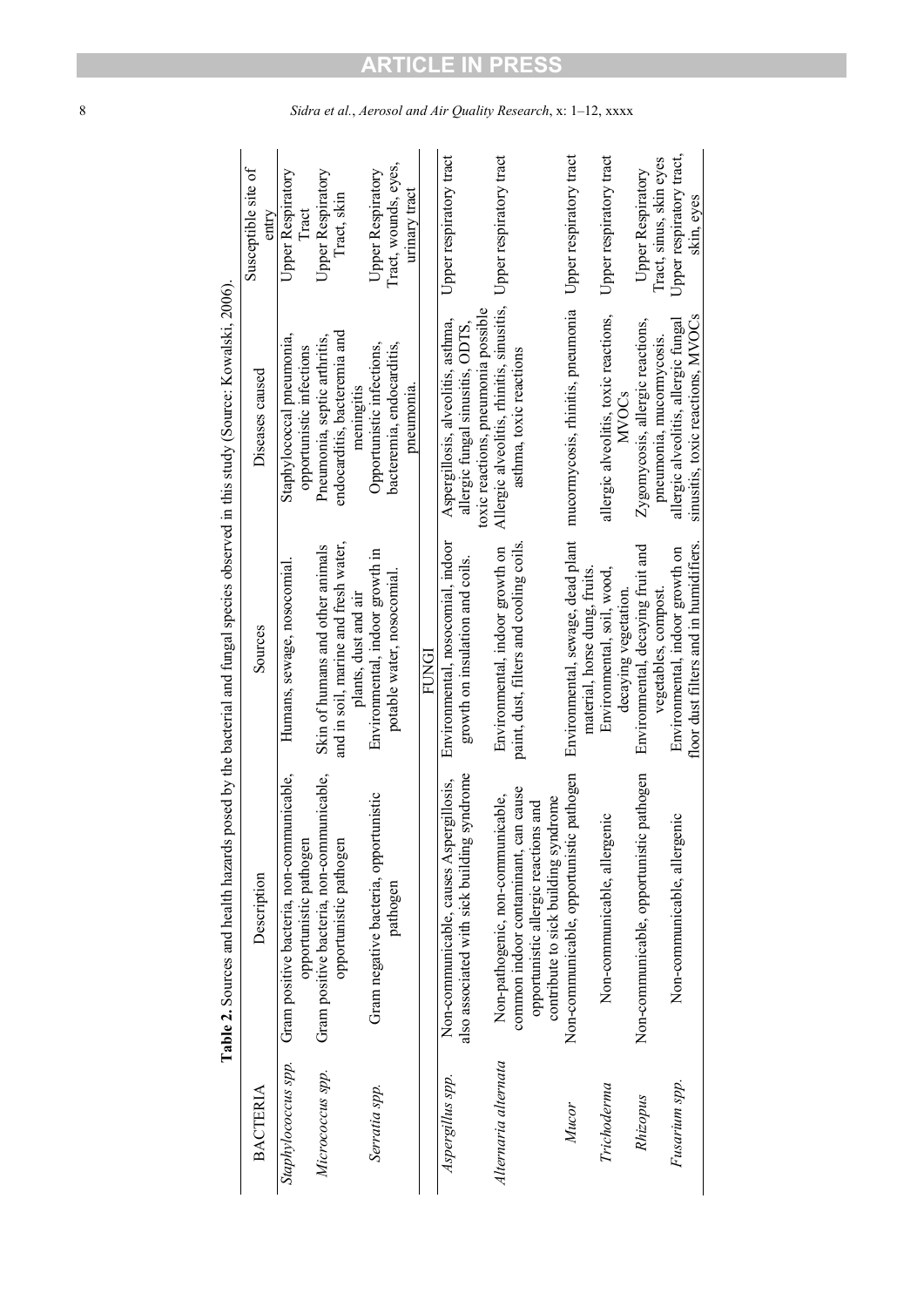**Table 3.** Regression modeling of different parameters in kitchens ( $\alpha$  = 0.05) with significant results shown in bold. (a) Bacteria (CFU  $m^{-3}$ ).

|                                       | $r^2$ | F      | P-value |
|---------------------------------------|-------|--------|---------|
| <b>Temperature</b>                    | 0.341 | 14.465 | 0.001   |
| <b>Relative Humidity</b>              | 0.002 | 0.051  | 0.823   |
| Air change per hour                   | 0.035 | 1.018  | 0.322   |
| <b>Temperature and RH</b>             | 0.361 | 7.628  | 0.002   |
| Temp., RH and ACH                     | 0.396 | 5.676  | 0.004   |
| (b) Fungi (CFU $m^{-3}$ ).            |       |        |         |
|                                       | $r^2$ | F      | P-value |
| Temperature                           | 0.043 | 1.263  | 0.271   |
| <b>Relative Humidity</b>              | 0.002 | 0.048  | 0.828   |
| Air change per hour                   | 0.038 | 1.105  | 0.302   |
| Temperature and RH                    | 0.043 | 0.609  | 0.551   |
| Temp., RH and ACH                     | 0.088 | 0.841  | 0.484   |
| (c) $PM_{2.5}$ (µg m <sup>-3</sup> ). |       |        |         |
|                                       | $r^2$ | F      | P-value |
| Temperature                           | 0.146 | 4.773  | 0.037   |
| <b>Relative Humidity</b>              | 0.000 | 0.013  | 0.909   |
| Air change per hour                   | 0.123 | 3.943  | 0.057   |
| Temperature and RH                    | 0.153 | 2.443  | 0.106   |
| Temp., RH and ACH                     | 0.256 | 2.977  | 0.050   |

**Table 4.** Regression modeling of different parameters in living rooms ( $\alpha = 0.05$ ) with significant results shown in bold.

| (a) Bacteria (CFU m <sup>-3</sup> )   |       |        |         |
|---------------------------------------|-------|--------|---------|
|                                       | $r^2$ | F      | P-value |
| <b>Temperature</b>                    | 0.324 | 13.407 | 0.001   |
| <b>Relative Humidity</b>              | 0.003 | 0.073  | 0.789   |
| Air change per hour                   | 0.095 | 2.941  | 0.097   |
| <b>Temperature and RH</b>             | 0.332 | 6.711  | 0.004   |
| Temp., RH and ACH                     | 0.338 | 4.434  | 0.012   |
| (b) Fungi (CFU $m^{-3}$ ).            |       |        |         |
|                                       | $r^2$ | F      | P-value |
| Temperature                           | 0.064 | 1.921  | 0.177   |
| <b>Relative Humidity</b>              | 0.032 | 0.914  | 0.347   |
| Air change per hour                   | 0.000 | 0.006  | 0.940   |
| Temperature and RH                    | 0.125 | 1.933  | 0.164   |
| Temp., RH and ACH                     | 0.166 | 1.729  | 0.186   |
| (c) $PM_{2.5}$ (µg m <sup>-3</sup> ). |       |        |         |
|                                       | $r^2$ | F      | P-value |
| Temperature                           | 0.205 | 7.242  | 0.012   |
| <b>Relative Humidity</b>              | 0.007 | 0.207  | 0.653   |
| Air change per hour                   | 0.235 | 8.600  | 0.007   |
| <b>Temperature and RH</b>             | 0.206 | 3.506  | 0.044   |
| Temp., RH and ACH                     | 0.340 | 4.472  | 0.012   |

season upon bacterial and fungal levels in indoor environments. A significant impact of season was observed upon bacterial and fungal levels in the kitchens ( $p = 0.035$ ) and  $p = 0.045$  respectively) while in the living rooms, the effect upon bacterial and fungal levels was not pronounced  $(p = 0.53$  and  $p = 0.60$  respectively).

This unusual outcome can be possibly due to the limitations of gravitational sampling. Gravitational sampling is not considered suitable for quantitative studies and can only give an approximation of the micro-flora present in the air. Although exact quantitative analysis is not possible with passive sampling, data collected by the sedimentation method allow the drawing of correct conclusions on types of microorganisms present thus giving an approximation of microbial levels present in the surrounding air (Stryjakowska-Sekulska *et al.*, 2007). In Pakistan there are very few studies encompassing bioaerosol levels in residential settings. Studies carried out by Colbeck *et al.* (2008) and Nasir *et al.* (2012) observed concentrations in residential settings of Pakistan to be higher than those reported here, except maximum indoor bacterial concentration- those were comparable to our maximum bacterial levels recorded in living rooms. They also found that 55 to 93 % of the bacteria and fungi observed were respirable and could penetrate into the respiratory system.

So far there are no established standards set by the Pakistan Environmental Protection Agency for the permissible levels of microbes in the indoor environment. For reference, standards set by other countries were consulted. According to USA Occupational Safety and Health Administration, air is considered contaminated in the presence of 1000 viable colony-forming units in a cubic meter of air. The American Industrial Hygiene Association (AIHA) (2001) proposed the levels of fungal spores to not exceed 500 cfu  $m^{-3}$  in residential buildings. The Swedish and Singaporean standards set the limit for bacteria to be not more than 500 cfu  $m^{-3}$  and  $300$  cfu m<sup>-3</sup> for fungi. Keeping in mind these limits, it is evident that the observed microbial levels in this study were elevated as was also observed by Colbeck *et al.* (2008) and Nasir *et al.* (2012). Although the respiratory health of the occupants was evaluated through direct questioning and no serious health issue except dust allergy was observed, monitoring of indoor air quality is necessary to assess the exposure risk of the occupants.

In the absence of any legislation in the country to monitor and control the levels of contaminants in residential settings and also lack of any baseline data, it is essential to conduct more studies regarding composition of air in indoor microenvironments. The current study is an attempt to record the levels of air borne bacteria and fungi in urban residential areas of Lahore and their association with fine particulate matter. However, the data available so far is insufficient and there is still need of more detailed analysis to identify the sources of these contaminants and to consider the related health risks posed by prolonged exposure to them so that suitable measures may be undertaken in the best interest of health of the general public.

#### **CONCLUSIONS**

The air quality of monitored indoor environments was found to be poor. The levels of airborne microbial fauna as well as  $PM<sub>25</sub>$  exhibited levels higher than the prescribed limits. The microbial composition of air consisted of common species of both bacteria and fungi which are also opportunistic pathogens and can affect the exposed populations. The lack of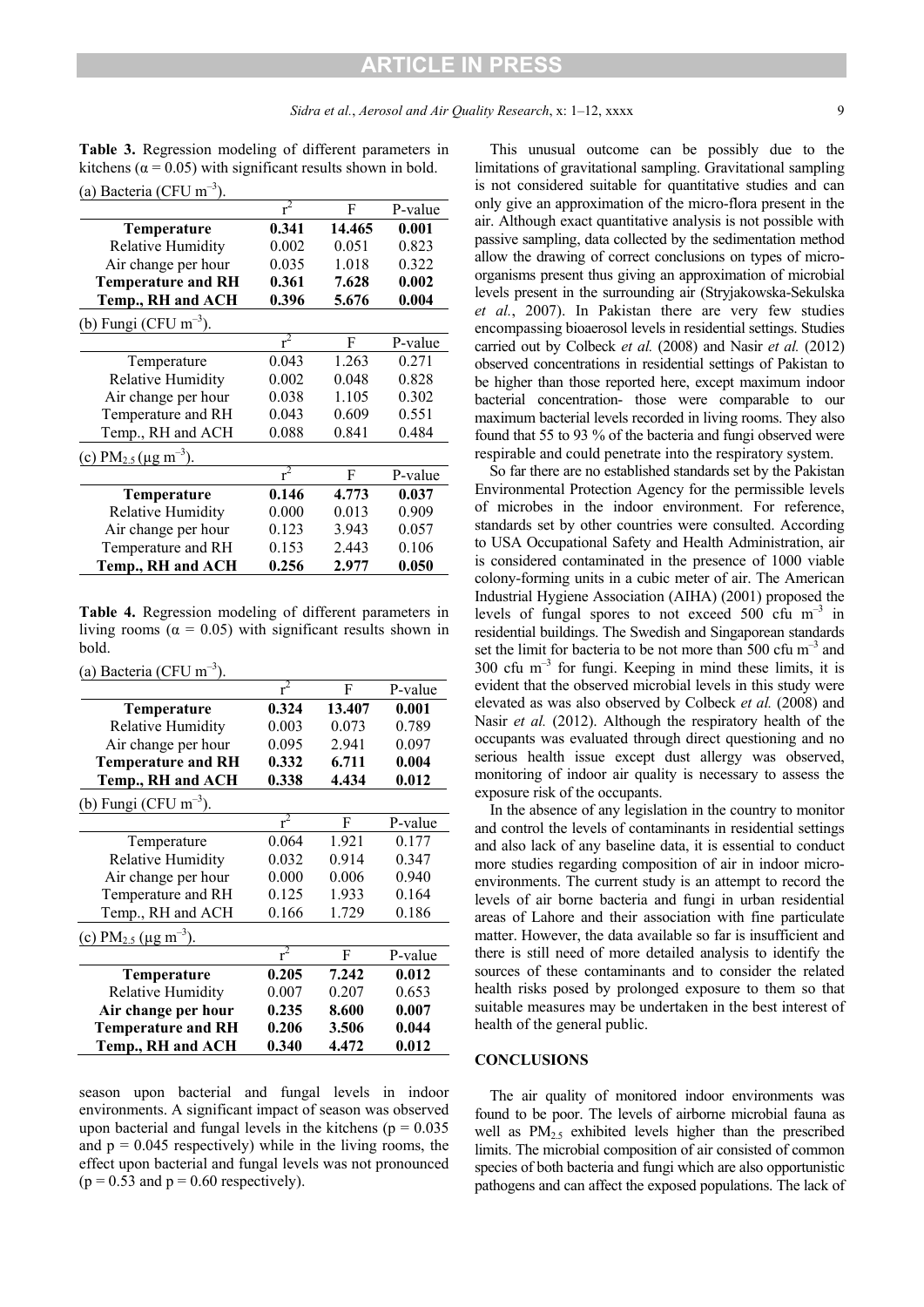10 *Sidra et al.*, *Aerosol and Air Quality Research*, x: 1–12, xxxx

any guidelines for maintenance and/or monitoring of indoor air quality in Pakistan requires much work to be carried out in this context as the general public as well as policy makers in Pakistan are ill-informed of the health risks faced by prolonged exposure to such elevated concentrations of indoor airborne pollutants.

#### **ACKNOWLEDGEMENTS**

This study was impossible without the immense cooperation of the residents of the households where the sampling was carried out and is highly acknowledged by the authors.

#### **REFERENCES**

- Adhikari, A., Reponen, T., Grinshpun, S.A., Martuzevicius, D. and LeMasters, G. (2006). Correlation of Ambient Inhalable Bioaerosols with Particulate Matter and Ozone: A Two-Year Study. *Environ. Pollut.* 140: 16–28.
- Ahmed, S. (2007). Air Borne Fungal Spores A Review. *Pak. J. Phytopathol.*19: 181–190.
- AIHA (2001). Report of Microbial Growth Task Force. Fairfax: American Industrial Hygiene Association, AIHA Press, Fairfax, VA.
- Akhtar, T., Ullah, Z., Khan, M.H. and Nazli, R. (2007). Chronic Bronchitis in Women Using Solid Biomass Fuel in Rural Peshawar, Pakistan. *Chest* 132: 1472–1475.
- Basilico, M.L., Chiericatti, C., Aringoli, E.E., Althaus, R.L. and Basilico, J.C. (2007). Influence of Environmental Factors on Airborne Fungi in Houses of Santa Fe City, Argentina. *Sci. Total Environ.* 376: 143–150.
- Bauer, H., Fuerhacker, M., Zibuschka, F., Schmid, H. and Puxbaum, H. (2002). Bacteria and Fungi in Aerosols Generated by Two Different Types of Wastewater Treatment Plants. *Water Res.* 36: 3965–3970.
- Beggs, P.J. (2004). Impacts of Climate Change on Aeroallergens: Past and Future. *Clin. Exp. Allergy* 34: 1507–1513.
- Behrendt, H., Becker, W.M., Friedrichs, K.H., Darsow, U. and Tomingas, R. (1992). Interaction between Aeroallergens and Airborne Particulate Matter. *Int. Arch. Allergy Immunol.* 99: 425–428.
- Bogomolova, E. and Kirtsideli, I. (2009). Airborne Fungi in Four Stations of the St. Petersburg Underground Railway System. *Int. Biodeterior. Biodegrad.* 63: 156– 160.
- Bowers, R.M., McLetchie, S., Knight, R. and Fierer, N. (2011). Spatial Variability in Airborne Bacterial Communities across Land-Use Types and their Relationship to the Bacterial Communities of Potential Source Environments. *ISME* 5: 601–612.
- Bowers, R.M., McCubbin, I.B., Hallar, A.G. and Fierer, N. (2012). Seasonal Variability in Airborne Bacterial Communities at a High-Elevation Site. *Atmos. Environ.* 50: 41–49.
- BUREAU OF STATISTICS, PUNJAB (2013). Punjab Development Statistics. http://www.bos.gop.pk/?q=syste m/files/Dev-2013.pdf Accessed in September, 2014
- Burge, H.A. (2001). Fungi: Toxic Killers or Unavoidable Nuisance? *Ann. Allergy Asthma Immunol.* 87: 52–56.
- Colbeck, I., Nasir, Z.A., Hasnain, S. and Sultan, S. (2008). Indoor Air Quality at Rural and Urban Sites in Pakistan. *Water Air Soil Pollut. Focus* 8: 61–69.
- Colbeck, I., Nasir, Z.A. and Ali, Z. (2010a). The State of Indoor air Quality in Pakistan - A Review. *Environ. Sci. Pollut. Res.* 17: 1187–1196.
- Colbeck, I., Nasir, Z.A. and Ali. Z. (2010b). Characteristics of Indoor/Outdoor Particulate Pollution in Urban and Rural Residential Environment of Pakistan. *Indoor Air* 20: 40–51.
- Cox, C.S. and Wathes, C.M. (1995). *Bioaerosols Handbook.*  Lewis Publishers, N.Y., US.
- Deguchi, N. and Yoshizawa, S. (1996). Study on the Pollution by Common Fungi in Houses, In Proceedings of the 7th International Conference on Indoor Air Quality and Climate, Institute of Public Health, Nagoya, Japan, pp. 149–154.
- Douwes, J., Van der Sluis, B. and Doekes, G. (1999). Fungal Extracellular Polysaccharides in House Dust as a Marker for Exposure to Fungi: Relations with Culturable Fungi Reported Home Dampness, and Respiratory Symptoms. *J. Allergy Clin. Immunol.* 103:494–500.
- Douwes, J., Thorne, P., Pearce, N. and Heederik, D. (2003). Bioaerosol Health Effects and Exposure Assessment: Progress and Prospects. *Ann. Occup. Hyg.* 47: 187–200.
- Fabian, M.P., Miller, S.L., Reponen, T. and Hernandez, M.T. (2005). Ambient Bioaerosol Indices for Indoor Air Quality Assessments of Flood Reclamation. *J. Aerosol Sci.* 36: 763–783.
- Fischer-Mackey, J. (2010). How to Measure Natural Ventilation in Resource-Limited Settings Using Carbon Dioxide  $(CO<sub>2</sub>)$ . The Global Health Delivery Project, GHDonline.org. Accessed in March, 2013.
- Frankel, M., Beko, G., Timm, M., Gustavsen, S., Hansen, E.W. and Madsen, A.M. (2012). Seasonal Variations of Indoor Microbial Exposures and Their Relation to Temperature, Relative Humidity, and Air Exchange Rate. *Appl. Environ. Microbiol.* 78: 82–89.
- Geller, M.D., Chang, M., Sioutas, C., Ostro, B.D. and Lipsett, M.J. (2002). Indoor/Outdoor Relationship and Chemical Composition of Fine and Coarse Particles in the Southern California Deserts. *Atmos. Environ.* 36: 1099–1110.
- Gioulekas, D., Balafoutis, C., Damialis, C., Papakosta, D., Gioulekas, G. and Patakas, D. (2004). Fifteen Years' Record of Airborne Allergenic Pollen and Meteorological Parameters in Thessaloniki, Greece. *Int. J. Biometeorol*. 48: 128–136.
- Glikson, M., Rutherford, S., Simpson, R.W., Mitchell, C.A. and Yago, A. (1995). Microscopic and Submicron Components of Atmospheric Particulate Matter during High Asthma Periods in Brisbane, Queensland, Australia. *Atmos. Environ.* 29: 549–562.
- Gorny, R.L. and Dutkiewicz, J. (2002). Bacterial and Fungal Aerosols in Indoor Environment in Central and Eastern Countries. *Ann. Agric. Environ. Med.* 9: 17–23.
- Gorny, R.L. (2004). Harmful Biological Factors: Standards,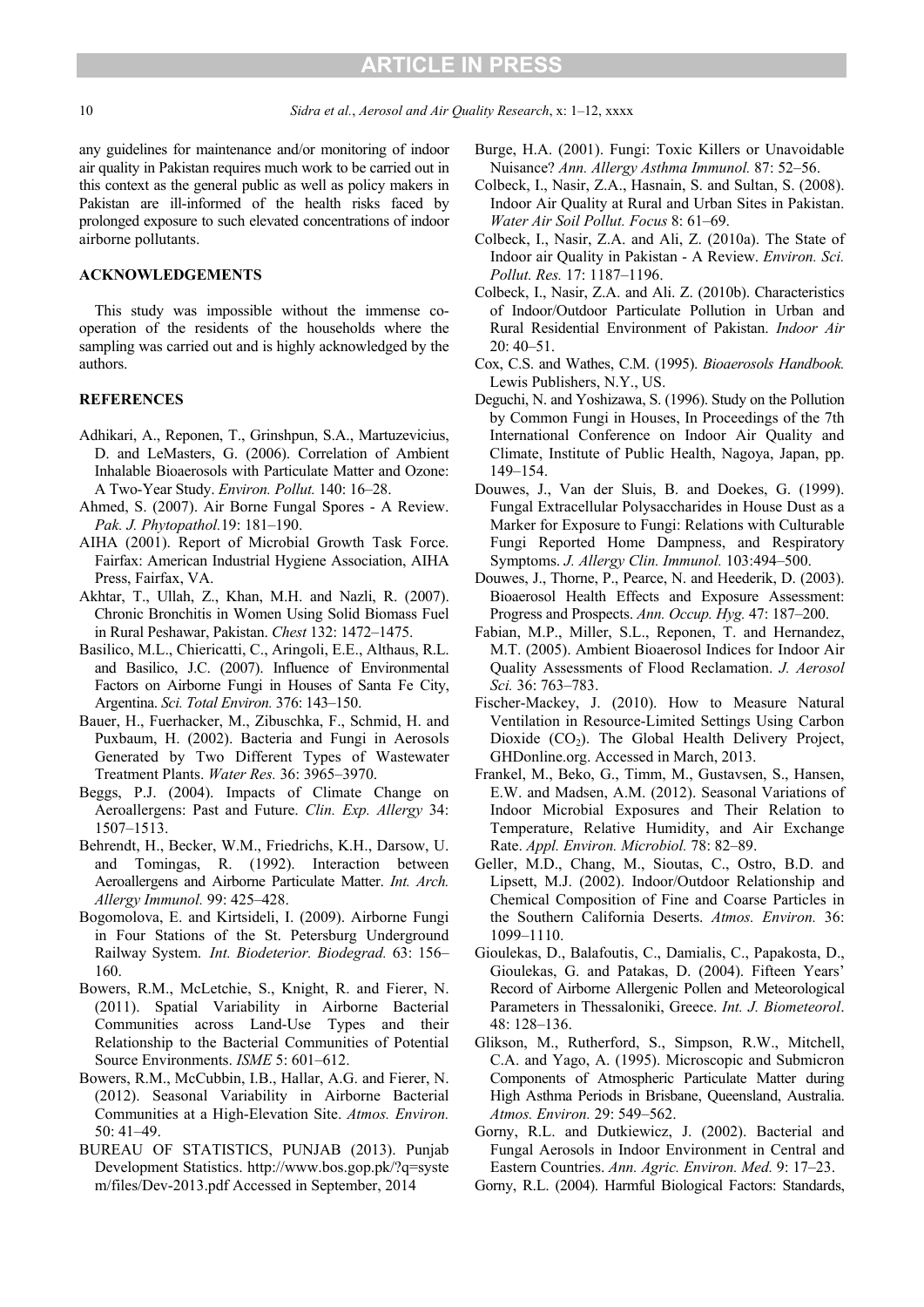*Sidra et al., Aerosol and Air Quality Research, x:* 1–12, xxxx 11

Recommendations and Proposals the Limit Values. Principles and Methods of Work Environment Assessment. 3: 17–39.

- Haas, D., Habib, J., Galler, H., Buzina, W., Schlacher, R., Marth, E. and Reinthaler, F.F. (2007). Assessment of Indoor Air in Austrian Apartments with and Without Visible Mold Growth. *Atmos. Environ.* 41: 5192–5201.
- Hardin, B.D., Kelman, B.J., and Saxon, A. (2003). Adverse Human Health Effects Associated with Molds in the Indoor Environment. *Occup. Environ. Med.* 45: 470–478.
- Hargreaves, M., Parappukkaran, S., Morawska, L., Hitchins, J., Congrong, H. and Gilbert, D. (2003). A Pilot Investigation into Associations between Indoor Airborne Fungal and Non-Biological Particle Concentrations in Residential Houses in Brisbane. *Sci. Total Environ.* 312: 89–101.
- Heikkinen, M.S., Hjelmroos-Koski, M.K., Häggblom, M.M., and Macher, J.M. (2005). Bio-Aerosols. In *Aerosol Handbook: Measurment, Dosimetry and Health Effects,*  Lev, S.R. and Naomi, H.H. (Eds.),CRC Press.
- Horner, W.E., Helbling, A., Salvaggio, J.E. and Lehrer, S.B. (1995). Fungal Allergens. *Clin. Microbiol. Rev.* 8: 161–179.
- Hospodsky, D., Qian, J., Nazaroff, W.W., Yamamoto, N., Bibby, K., Rismani-Yazdi, H. and Peccia, J. (2012). Human Occupancy as a Source of Indoor Airborne Bacteria. *PLoS One* 7: e34867.
- Hsu, Y., Kung, P., Wu, T. and Shen, Y. (2012). Characterization of Indoor-Air Bioaerosols in Southern Taiwan. *Aerosol Air Qual. Res.* 12: 651–661.
- Jaakkola, J.J. and Miettinen, P. (1995). Ventilation Rate in office Buildings and Sick Building Syndrome. *Occup. Environ. Med.* 52: 709–714.
- Janjua, N.Z., Mahmood, B., Dharma, V.K., Sathiakumar, N., Khan, M.I. (2012). Use of Biomass Fuel and Acute Respiratory Infections in Rural Pakistan. *Public Health* 126: 855–62.
- Joshi, M. and Srivastava, R.K. (2013). Identification of Indoor Airborne Microorganisms in Residential Rural Houses of Uttarakhand, India. *Int. J. Curr. Microbiol. Appl. Sci.* 2: 146–152.
- Kalogerakis, N., Paschali, D., Lekaditis, V., Pantidou, A., Eleftheriadis, K., and Lazaridis, M. (2005). Indoor Air Quality - Bioaerosol Measurements in Domestic and Office Premises*. J. Aerosol Sci.* 36: 751–761.
- Karwowska, E. (2003). Microbiological Air Contamination in Some Educational Settings. *Pol. J. Environ. Stud.* 12: 181–185.
- Kembel, S.W., Jones, E., Kline, J., Northcutt, D., Stenson, J., Womack, A.M., Bohannan, B.J.M., Brown, G.Z. and Green, J.L. (2012). Architectural Design Influences the Diversity and Structure of the Built Environment Microbiome. *ISME* 6: 1469–1479.
- Knox, R.B., Suphioglu, C., Taylor, P., Desai, R., Watson, H.C., Peng, J.L. and Bursill, L.A. (1997). Major Grass Pollen Allergen Lol p 1 Binds to Diesel Exhaust Particles: Implications for Asthma and Air Pollution. *Clin. Exp. Allergy* 27: 246–251.
- Lee, J.H. and Jo, W.K. (2006). Characteristics of Indoor and

Outdoor Bioaerosols at Korean High-Rise Apartment Buildings. *Environ. Res.* 101: 11–17.

- Lierl, M.B. and Hornung, R.W. (2003). Relationship of Outdoor air Quality to Pediatric Asthma Exacerbations. *Ann. Allergy Asthma Immunol.* 90: 28–33.
- Loftness, V., Hakkinen, B., Adnan, O. and Nevälainen, A. (2007). Elements that Contribute to Healthy Building Design. *Environ. Health Perspect.* 115: 965–70.
- Mandal, J. and Brandl, H. (2011). Bioaerosols in Indoor Environment - A Review with Special Reference to Residential and Occupational Locations. *Open Environ. Biol. Monit. J.* 4: 83–96.
- Martuzevicius, D., Grinshpun, S.A., Reponen, T., Go´rny, R., Shukla, R., Lockey, J., Hu, S., McDonald, R., Biswas, P., Kliucininkas, L. and LeMasters, G. (2004). Spatial and Temporal Variations of  $PM<sub>25</sub>$  Concentration and Composition throughout an Urban Area with High Freeway Density the Greater Cincinnati Study. *Atmos. Environ.* 38: 1091–1105.
- Mirme, A. and Ruuskanen, J. (1996). Comparison of Aerosol Measurements in Urban Environment. *J. Aerosol Sci.* 27: S23–S24.
- Monn, C. (2001). Exposure Assessment of Air Pollutants: A Review on Spatial Heterogeneity and Indoor/Outdoor/ Personal Exposure to Suspended Particulate Matter, Nitrogen Dioxide and Ozone. *Atmos. Environ.* 35: 1–32.
- Nasir, Z.A., Colbeck, I., Sultan, S. and Ahmed, S. (2012). Bioaerosols in Residential Micro-Environments in Low-Income Countries: A Case Study from Pakistan. *Environ. Pollut.* 168: 15–22.
- Nasir, Z.A., Colbeck, I., Ali, Z. and Ahmed, S. (2013). Indoor Particulate Matter in Developing Countries: A Case Study in Pakistan and Potential Intervention Strategies. *Environ. Res. Lett.* 8: 024002.
- Nielsen, K.F., Gravesen, S., Nielsen, P.A., Andersen, B., Thrane, U. and Frisvad, J.C. (1999). Production of Mycotoxins on Artificially and Naturally Infested Building Materials. *Mycopathologia* 145:43–56.
- Ormstad, H., Johansen, B.V. and Gaarder, P.I. (1998). Airborne House Dust Particles and Diesel Exhaust Particles as Allergen Carriers. *Clin. Exp. Allergy.* 28: 702–708.
- Pastuszka, J.S, Kyaw Tha Paw, U., Lis, D.O., Wlazlo, A. and Ulfig, K. (2000). Bacterial and Fungal Aerosol in Indoor Environment in Upper Silesia, Poland. *Atmos. Environ.* 34: 3833–3842.
- Reboux, G., Bellanger, A.P., Roussel, S., Grenouillet, F., Sornin, S., Piarroux, R., Dalphin, J.C. and Millon, L. (2009). Indoor Mold Concentration in Eastern France. *Indoor Air* 19: 446–453.
- Reponen, T., Willeke, K., Ulevivius, V., Reponen, A. and Grinshpun, S.A. (1996). Effect of Relative Humidity on the Aerodynamic Diameter and Respiratory Deposition of Fungal Spores *Atmos. Environ.* 30: 3967–3974.
- Risse, U., Tomczok, J., Huss-Marp, J., Darsow, U. and Behrendt, H. (2000). Health-Relevant Interaction between Airborne Particulate Matter and Aeroallergens (Pollen). *J. Aerosol Sci.* 31: S27–S28.
- Roy, C.J. and Reed, D.S. (2012). Infectious Disease Aerobiology: Miasma Incarnate. *Front. Cell. Infect.*